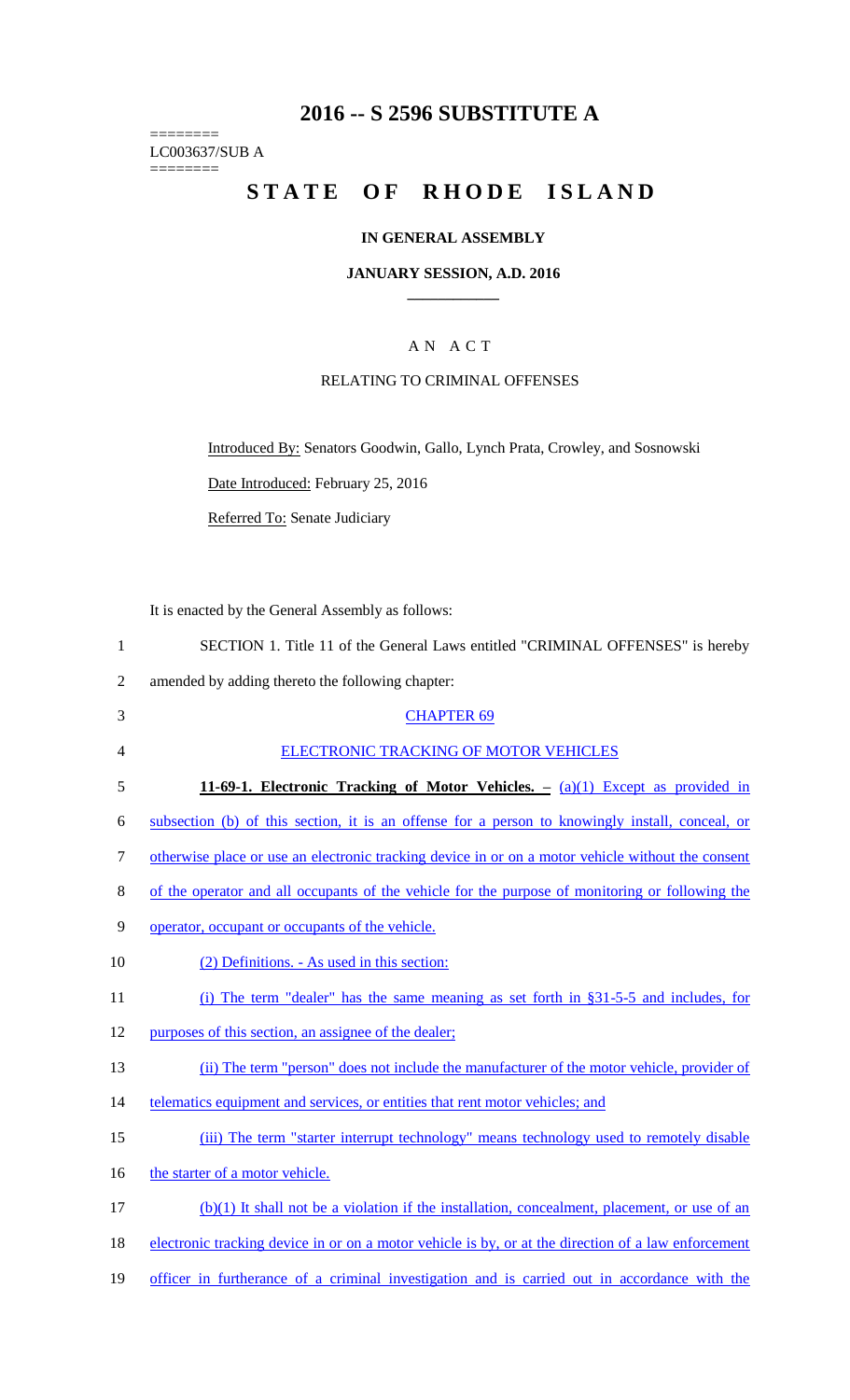applicable state and federal law.

 (2) If the installation, concealment, placement, or use of an electronic tracking device in or on a motor vehicle is by, or at the direction of a parent or legal guardian who owns or leases the vehicle, and if the device is used solely for the purpose of monitoring the minor child of the 5 parent or legal guardian when the child is an occupant of the vehicle, then the installation, concealment, placement, or use of the device in or on the vehicle without the consent of any or all occupants in the vehicle shall not be a violation, unless the person utilizing the tracking device has an active restraining order or no contact order against them for the protection of any vehicle occupant. 10 (3) It shall not be a violation of this section if an electronic tracking device is attached to 11 stolen goods for the purpose of tracking the location of the stolen goods, whether or not they may 12 be transported in a vehicle, or if installed, concealed, placed, or used in or on a vehicle as a 13 vehicle theft recovery device. (4) It shall not be a violation of this section if an electronic tracking device, including but not limited to devices also containing technology used to remotely disable the starter of a motor 16 vehicle, is installed and/or used by a motor vehicle dealer in connection with the credit sale, loan, or lease of a motor vehicle with the express written consent of the vehicle's purchaser, lessor, or 18 lessee. (5) It shall not be a violation of this section if an electronic tracking device is installed 20 and/or used by a business that is authorized to transact business in this state and the tracking device is used by the business for the purpose of tracking vehicles that are owned or leased by the 22 business and driven by employees of that business, its affiliates, or contractors of that business or its affiliates. (c) The provisions of this section shall not apply to a tracking system installed by the manufacturer of a motor vehicle, a provider of telematics equipment and services or installed 26 and/or used by an entity renting out vehicles, or installed or provided by an insurance company with the vehicle owner's or vehicle lessee's permission to monitor driving habits for insurance 28 rating purposes. 29 (d) A violation of this section is a misdemeanor punishable by up to one year in prison, or up to a one thousand dollar (\$1000) fine, or both. SECTION 2. Section 12-29-2 of the General Laws in Chapter 12-29 entitled "Domestic Violence Prevention Act" is hereby amended to read as follows: **12-29-2. Definitions. --** (a) "Domestic violence" includes, but is not limited to, any of the

following crimes when committed by one family or household member against another: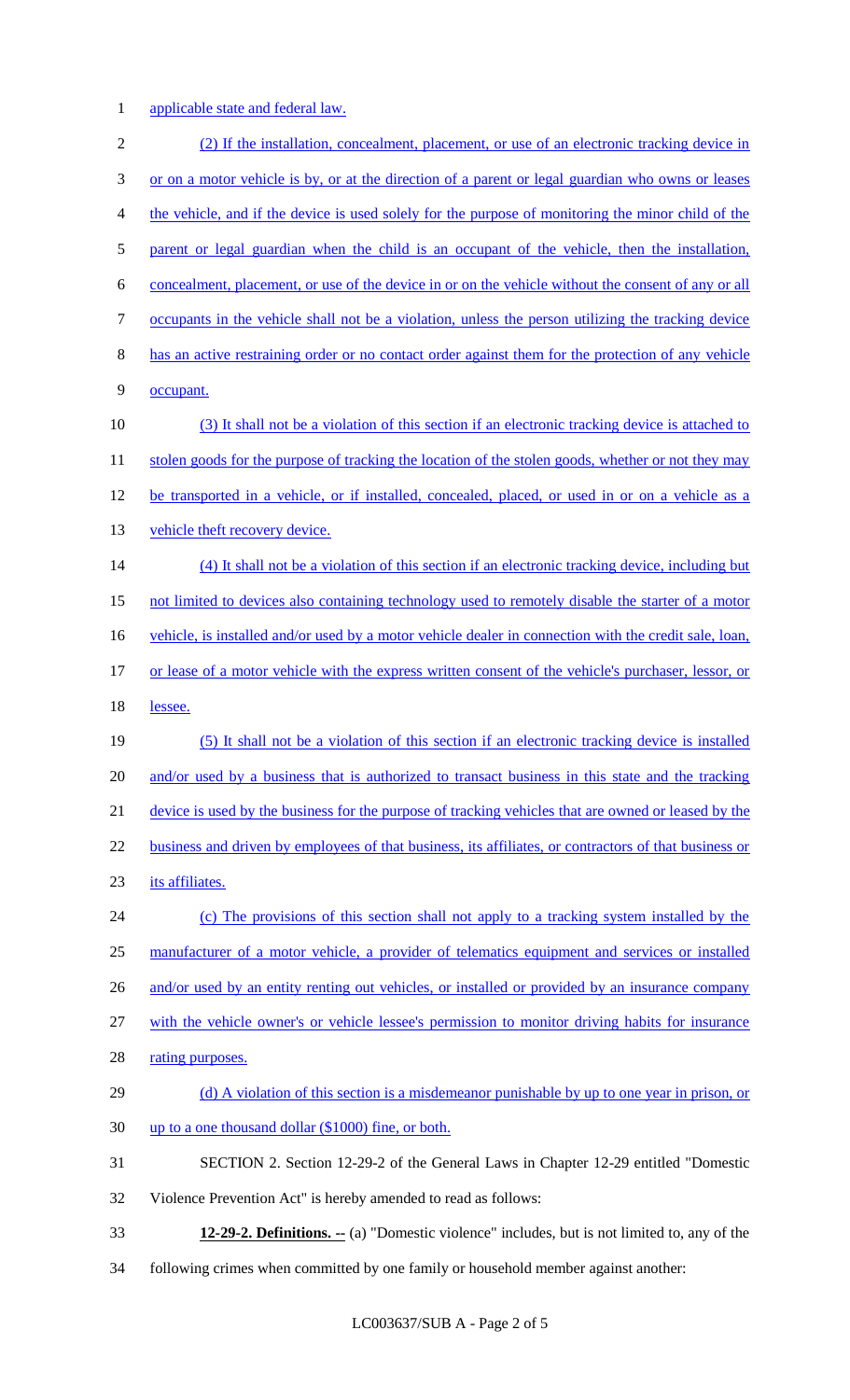| $\mathbf{1}$   | (1) Simple assault (section $§11-5-3$ );                                                              |
|----------------|-------------------------------------------------------------------------------------------------------|
| $\overline{2}$ | (2) Felony assaults (sections $11-5-1$ , $11-5-2$ , and $11-5-4$ chapter 5 of title 11);              |
| 3              | (3) Vandalism (section $§11-44-1$ );                                                                  |
| $\overline{4}$ | (4) Disorderly conduct (section $§11-45-1$ );                                                         |
| 5              | (5) Trespass (section $§11-44-26$ );                                                                  |
| 6              | (6) Kidnapping (section $§$ 11-26-1);                                                                 |
| 7              | (7) Child-snatching (section $§11-26-1.1$ );                                                          |
| 8              | (8) Sexual assault (sections 11-37-2, 11-37-4);                                                       |
| 9              | (9) Homicide section §§11-23-1 and 11-23-3);                                                          |
| 10             | (10) Violation of the provisions of a protective order entered pursuant to section 15-5-19,           |
| 11             | chapter 15 of title 15, or chapter 8.1 of title 8 where the respondent has knowledge of the order     |
| 12             | and the penalty for its violation or a violation of a no contact order issued pursuant to section 12- |
| 13             | $29-4;$                                                                                               |
| 14             | (11) Stalking (sections 11-59-1 et seq. chapter 59 of title 11);                                      |
| 15             | (12) Refusal to relinquish or to damage or to obstruct a telephone (section $\S$ 11-35-14);           |
| 16             | (13) Burglary and Unlawful Entry (section 11-8-1 et seq. chapter 8 of title 11);                      |
| 17             | (14) Arson (section $11-4-2$ et seq. chapter 4 of title 11);                                          |
| 18             | (15) Cyberstalking and cyberharassment (section $11-52-4.2$ ); and                                    |
| 19             | (16) Domestic assault by strangulation section $$11-5-2.3$ ; and                                      |
| 20             | (17) Electronic tracking of motor vehicles (§11-69-1).                                                |
| 21             | (b) "Family or household member" means spouses, former spouses, adult persons related                 |
| 22             | by blood or marriage, adult persons who are presently residing together or who have resided           |
| 23             | together in the past three (3) years, and persons who have a child in common regardless of            |
| 24             | whether they have been married or have lived together, or if persons who are or have been in a        |
| 25             | substantive dating or engagement relationship within the past one year which shall be determined      |
| 26             | by the court's consideration of the following factors:                                                |
| 27             | $(1)$ the length of time of the relationship;                                                         |
| 28             | (2) the type of the relationship;                                                                     |
| 29             | (3) the frequence frequency of the interaction between the parties.                                   |
| 30             | (c) "Protective order" means an order issued pursuant to section 15-5-19, chapter 15 of               |
| 31             | title 15, or chapter 8.1 of title 8.                                                                  |
| 32             | (d) "Victim" means a family or household member who has been subjected to domestic                    |
| 33             | violence.                                                                                             |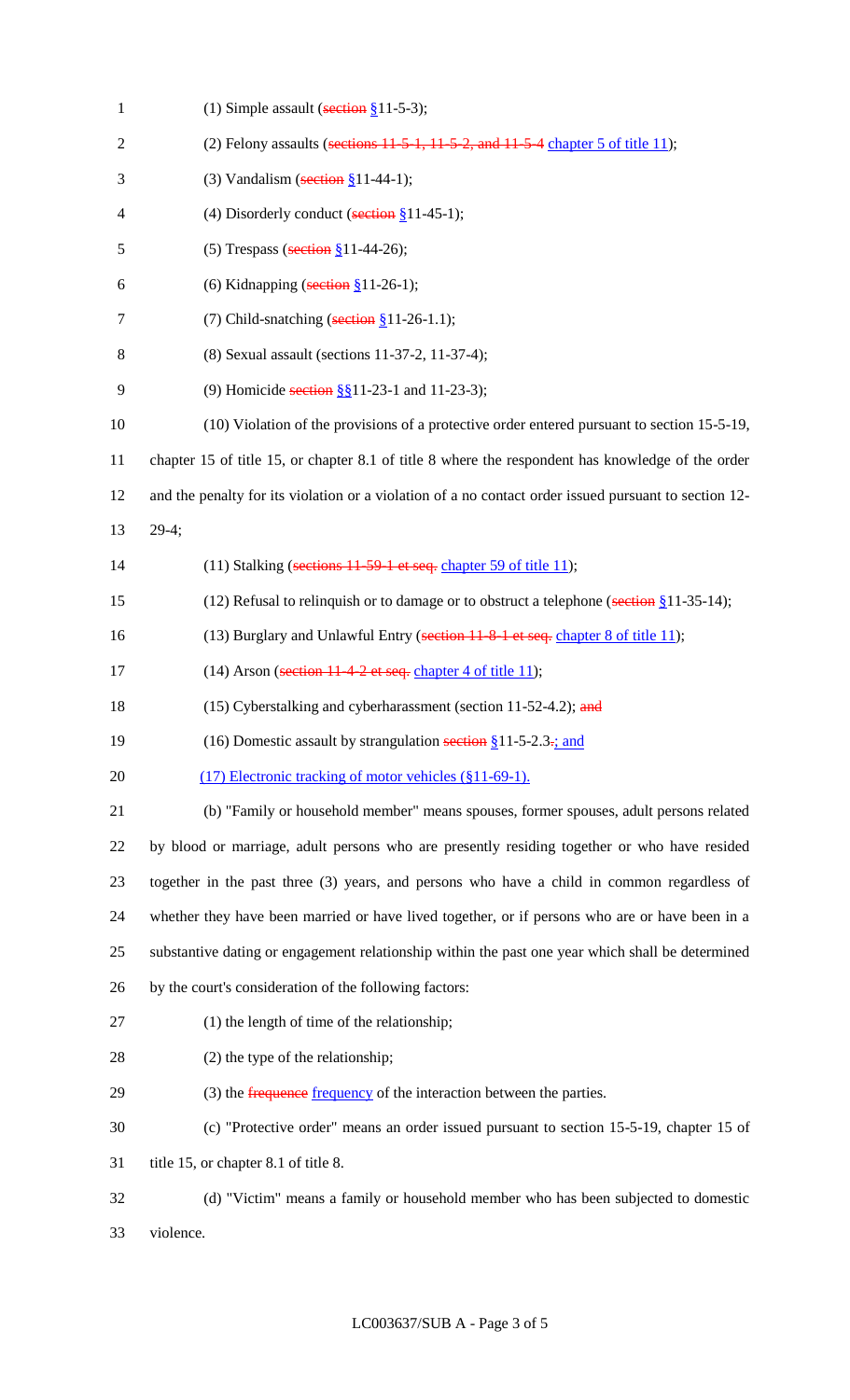1 SECTION 3. This act shall take effect upon passage.

 $=$ LC003637/SUB A  $=$